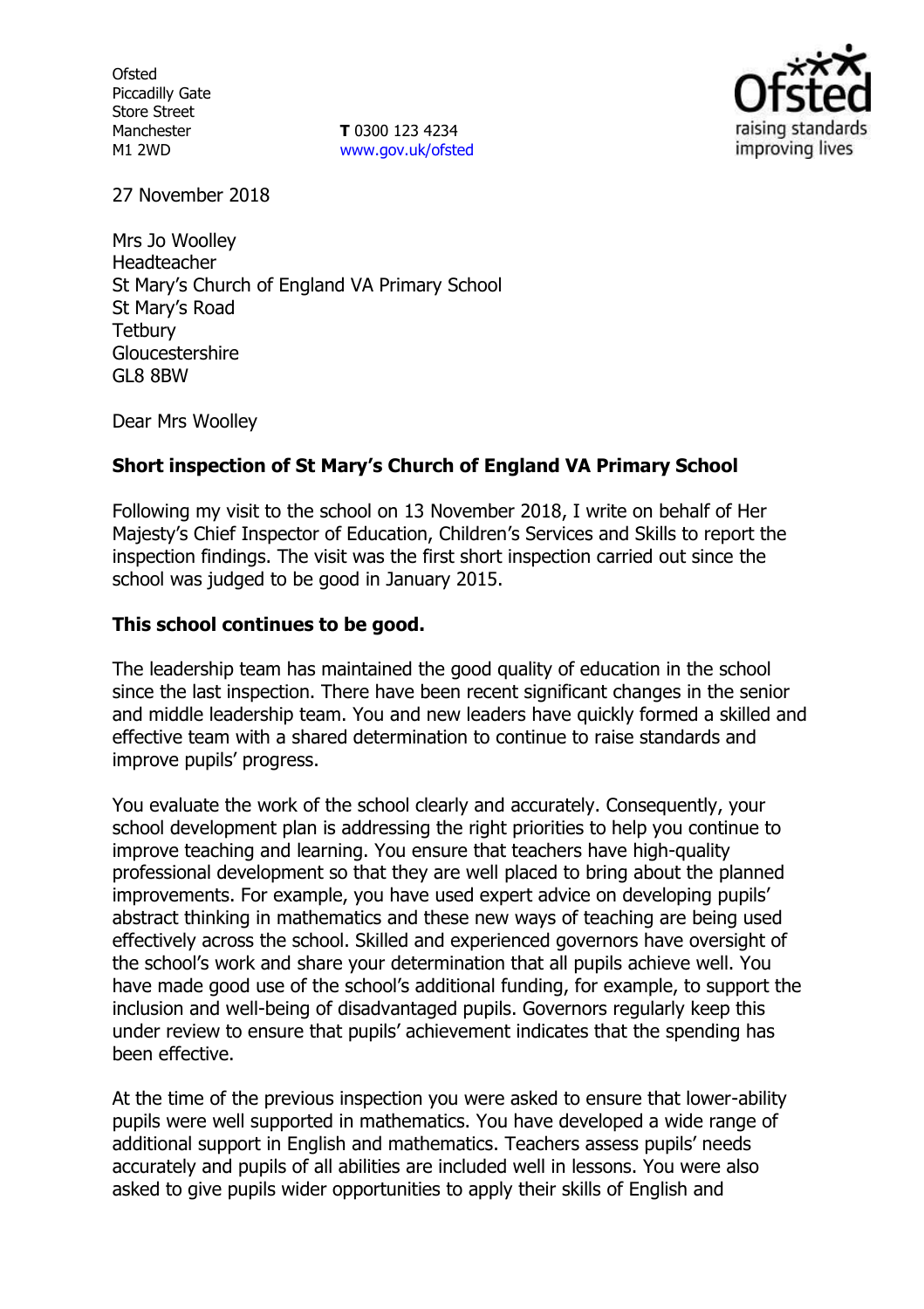

mathematics across the curriculum. Pupils regularly write in history and their science books show that they have opportunities to apply their mathematical skills through recording findings in graphs and charts. Your current plans identify the need to develop further the teaching of both English and mathematics to strengthen progress for all pupils.

Pupils behave well in school and are positive about the opportunities that help them to develop as good people as well as good learners. They strive to be 'caring, courageous and curious' in line with school values. Parents spoken to say they valued the family feeling of the school and the way that new pupils are welcomed and quickly helped to fit in.

# **Safeguarding is effective.**

A strong culture of safeguarding pupils' welfare is shared by leaders, staff and governors. You ensure that all training is kept up to date and is relevant to the work of the school. You have recently introduced a comprehensive system for recording concerns staff may have that a pupil is at risk. Staff are using this well and you make timely referrals to external agencies to seek support for families who need it.

You make comprehensive checks to ensure that staff and volunteers are safe to work with pupils and records of these checks are kept in good order. Governors monitor the school's safeguarding procedures effectively. They are vigilant in matters of health and safety and ensure that the school is a secure and attractive place for pupils to learn.

Pupils say that they are taught about 'stranger danger' and about using the internet safely. They feel safe in school and can talk about the school's participation in the current anti-bullying week. They say that a few pupils act thoughtlessly at times calling others silly names in the playground, but these are isolated incidences of this form of bullying. Almost all parents feel their children are safe in school. However, a small number of parents feel that allegations of bullying are not always dealt with effectively. Your records show that you address parents' concerns and use pastoral support to ensure that pupils feel well supported. You are currently reviewing the school's anti-bullying approach and are planning to undertake consultation with parents in this regard. This inspection found no evidence that allegations of bullying are not dealt with seriously or effectively. The school's record of fixed-term exclusion in the past has been higher than the average, but this is reducing. The very small number of pupils with challenging behaviour is supported through the school's extensive programme of pastoral care.

## **Inspection findings**

- Over the course of the inspection I reviewed the progress that pupils are making in mathematics and writing. I also reviewed the progress children in the early years are making towards reaching or exceeding the standards expected for their age.
- You have responded to the fact that the progress that pupils make in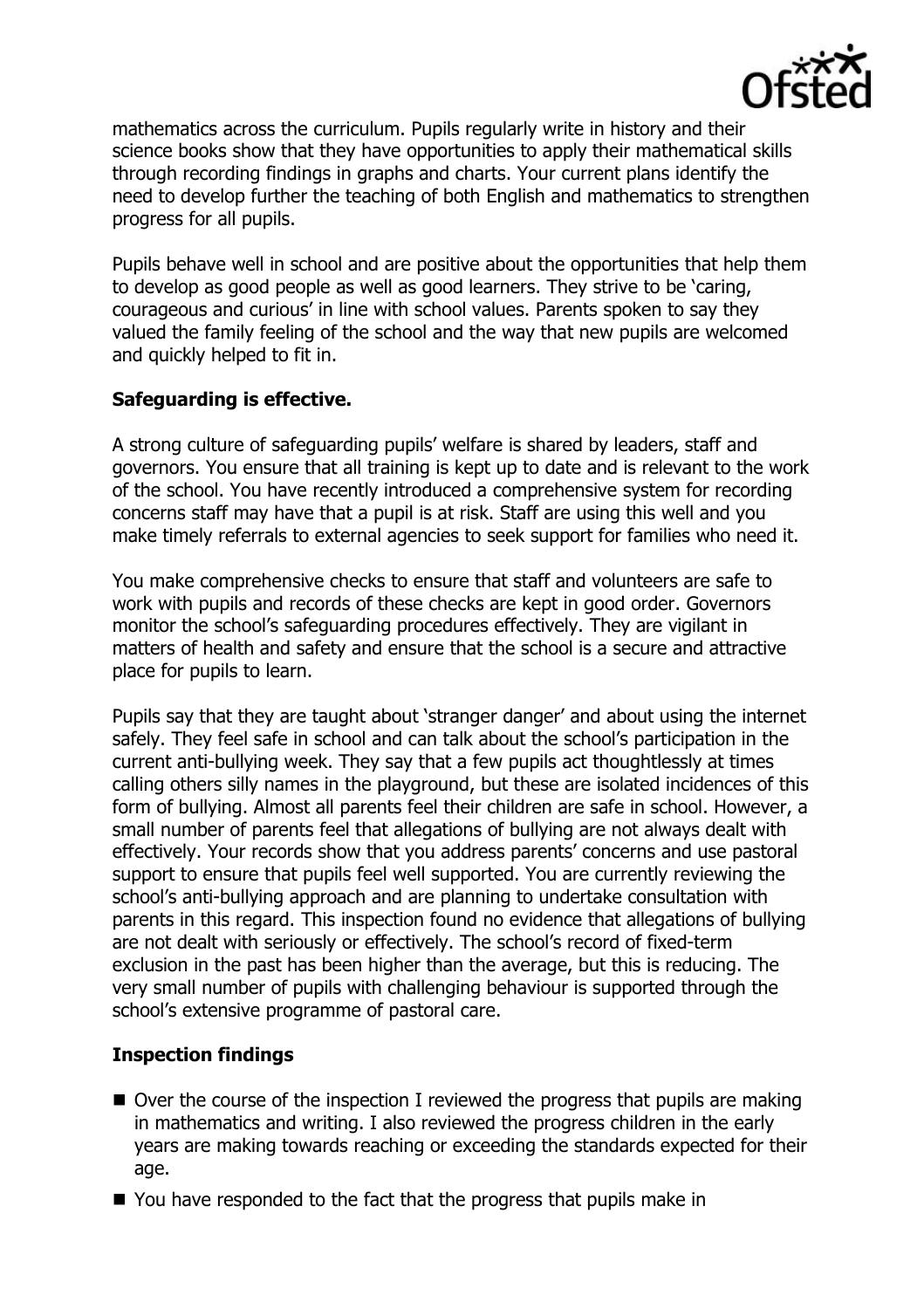

mathematics has not been as strong in recent years as progress made in other subjects, particularly for disadvantaged pupils. Your actions have strengthened the teaching of basic skills of number facts and multiplication tables and established a consistent approach to teaching mathematical calculation. Pupils' work now shows their improved confidence, accuracy and fluency with arithmetic. You have introduced effective programmes, which are helping disadvantaged pupils at risk of falling behind in these skills to catch up quickly.

- You have recently put in place a consistent approach to developing pupils' ability to solve problems and deepen their understanding of mathematics. Currently, some pupils do not fully express their answers to problems using the correct mathematical language. Pupils have also not fully acquired the skills of tackling reasoning challenges systematically. While they were seen to work enthusiastically and cooperatively on sorting number cards into 'empty boxes' to prove a calculation, at times they lacked a clear strategy to tackle this and were not successful with the challenge. Pupils' workbooks show that while they are regularly given challenges in mathematics, there is further work to be done to strengthen this aspect of their learning.
- You and leaders have worked effectively to strengthen the teaching of writing. The effectiveness of this work can be seen particularly in key stage 1. You responded last year to guidance that pupils should have more opportunities to write in order particularly for the most able to deepen their writing. Pupils' workbooks now show that they write frequently and are building stamina and confidence towards being effective writers. Recent improvements have been made to the standards that pupils reach in their phonic skills. This is having a positive effect on pupils' spelling in key stage 1 which shows increasing accuracy.
- $\blacksquare$  In key stage 2 older pupils are bringing depth to their writing and creating interest by using effective vocabulary. Pupils' writing on Beowulf showed their good skills in adapting the tone of their writing to the style of the story. Further scrutiny of pupils' work in other year groups shows that there is more work to be done to ensure that all pupils in key stage 2 have the same range of opportunities to develop and improve their writing.
- Over recent years the proportion of children in the early years reaching a good level of development has been a little below the national average. In 2018 it was lower. This was because a smaller proportion of children reached the expected standard in writing. Teachers make accurate assessments of children's skills and knowledge on entry to the school. They maintain well-kept records of assessments and samples of children's work which show that children are making reasonable progress.
- Children in early years are now learning in classes with Year 1 pupils. They work harmoniously together. Children regularly learn and practise writing phonic sounds to support their early reading and writing. In class children were seen mark making with pens and sorting out magnetic letters to make words. Currently, not all children are forming their letters accurately and independently enough to begin writing the words they can sound out. Teachers have recognised the need to develop children's skills in writing and recent professional development is supporting them in planning further to address this priority.